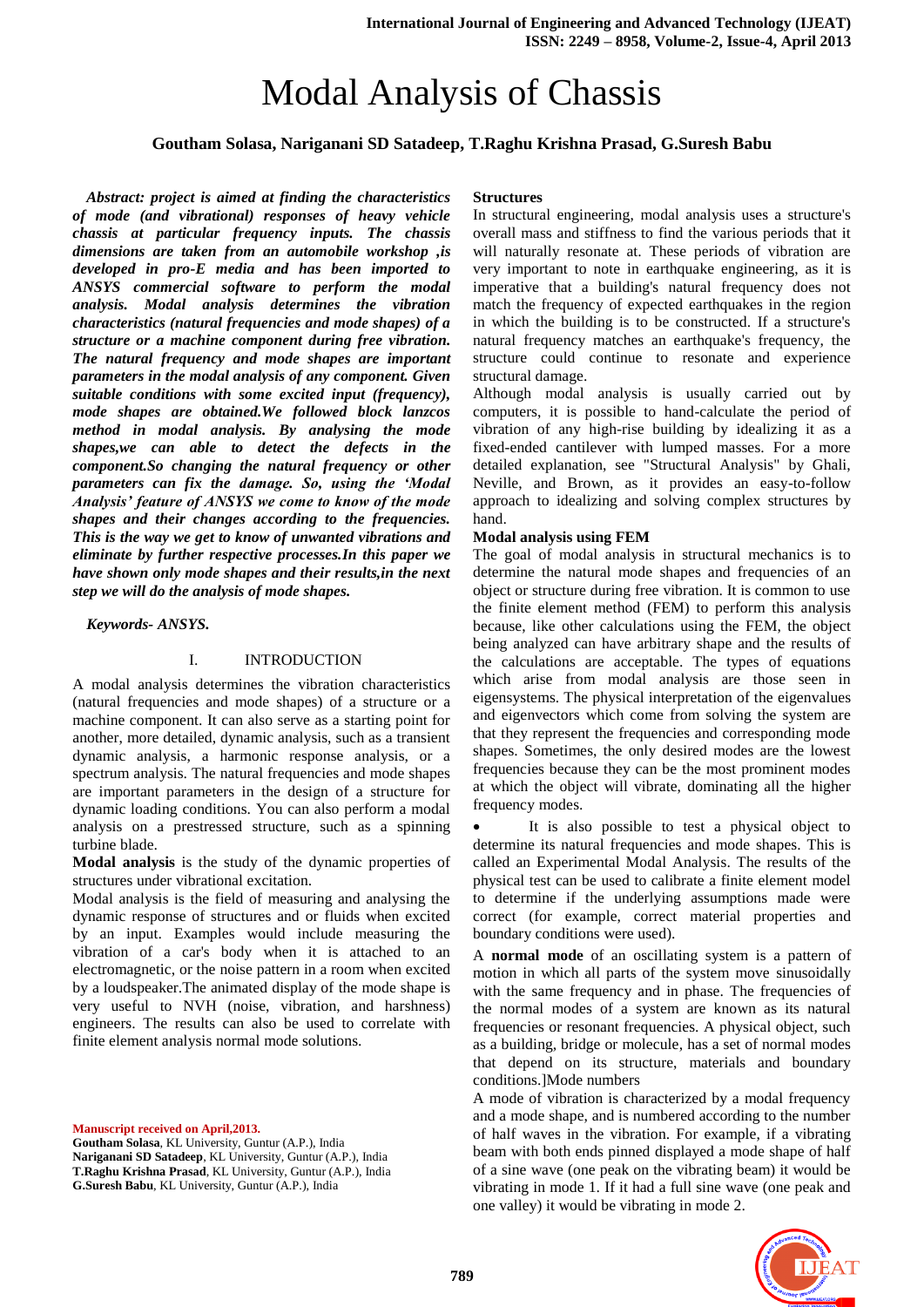Each mode is entirely independent of all other modes. Thus all modes have different frequencies (with lower modes having lower frequencies) and different mode shapes. **Assumptions**

- Damping is ignored in a modal analysis.
- Any applied loads are ignored.
- If the analysis is a pre-stress modal analysis and your model includes contact connections, their effects are calculated based on their status at the beginning of the static analysis.

#### **Define Engineering Data**

Due to the nature of modal analyses any nonlinearities in material behavior are ignored. Optionally, orthotropic and temperature-dependent material properties may be used. The critical requirement is to define stiffness as well as mass in some form. Stiffness may be specified using isotropic and orthotropic elastic material models (for example, Young's modulus and Poisson's ratio), using hyperelastic material models (they are linearized to an equivalent combination of initial bulk and shear moduli), or using spring constants, for example. Mass may derive from material density or from remote masses.

 Any [nonlinear contact such as](file:///C:\Users\VAIO\AppData\Local\Temp\Rar$DIa0.838\ds_Contact_Definition.html%23ds_Contact_Types) **Frictional** contact retains the initial status throughout the modal analysis. The stiffness contribution from the contact is based on the initial status and never changes.

 Joints are allowed in a modal analysis. They restrain degrees of freedom as defined by the joint definition.

• The stiffness of any spring is taken into account, however any damping specified is ignored.

#### **Establish Analysis Settings**

Number of Modes: You need to specify the number of frequencies of interest. The default is to extract the first 6 natural frequencies. The number of frequencies can be specified in two ways:

1. The first N frequencies  $(N > 0)$ , or

2. The first N frequencies in a selected range of frequencies.

[Output Controls:](file:///C:\Users\VAIO\AppData\Local\Temp\Rar$DIa0.838\ds_solve_output_controls.html) By default only mode shapes are calculated. You can request **Stress** and **Strain** results to be calculated but note that "stress" results only show the relative distribution of stress in the structure and are not real stress values.

#### **Define Initial Conditions**

You can point to a **Static Structural** analysis in the **Initial Condition** environment field if you want to include prestress effects. A typical example is the large tensile stress induced in a turbine blade under centrifugal load that can be captured by a static structural analysis. This causes significant stiffening of the blade. Including this prestress effect will result in much higher, realistic natural frequencies in a modal analysis.

When you perform a prestressed modal analysis, the support conditions from the static analysis are used in the modal analysis. You cannot apply any new supports in the modal analysis portion of a prestressed modal analysis.

## **Apply Loads and Supports**

No loads are allowed in the modal analysis. All [structural](file:///C:\Users\VAIO\AppData\Local\Temp\Rar$DIa0.838\ds_Support_Types.html)  [supports](file:///C:\Users\VAIO\AppData\Local\Temp\Rar$DIa0.838\ds_Support_Types.html) can be applied except the Non-zero Displacement and the Velocity boundary condition. Due to their nonlinear nature, compression only supports are not recommended in a

modal analysis. Use of compression only supports may result in extraneous or missed natural frequencies.

**[Solution Information](file:///C:\Users\VAIO\AppData\Local\Temp\Rar$DIa0.838\ds_Nonlinear.html)** continuously updates any listing output from the solver and provides valuable information on the behavior of the structure during the analysis. Youngsmodulus,density,andpoiss ratio are given as loads.

#### **Review Results**

Highlight the **Solution** object in the tree to view a bar chart of the frequencies obtained in the modal analysis. A tabular data grid is also displayed that shows the list of frequencies. You can choose to review the mode shapes corresponding to any of these natural frequencies by selecting the frequency from the bar chart or tabular data and using the context sensitive menu (right mouse click) to choose **Create Mode Shape Results**. You can also view a range of mode shapes. Mode shape pictures are helpful in understanding how a part or an assembly vibrates, but do not represent actual

displacements. If there are structural loads present in the environment, then the frequencies and mode shapes will depend on the loads and their magnitudes.

#### **Chassis modeling**

Length of the chassis=1052cm Width of the chassis=90cm

Thickness of the chassis=1.2cm

There are six leaf springs to the whole beam, where the entire chassis is supported. Inside beams are assemeled and saved a copy iges format and this file is imported to ansys.



Leaf spring distance=126cm Middle bar Length=88.4cm Thickness=1cm Area=38cm^2

#### **Modelling in Ansys**

The pro-e model is imported to ansys. The material taken as steel ,youngs modulus, poisson ratio and density are given.

Youngs modulus=2.1\*10^7 Poisson ratio=0.303 Density=7.85 Ansys model with constraints





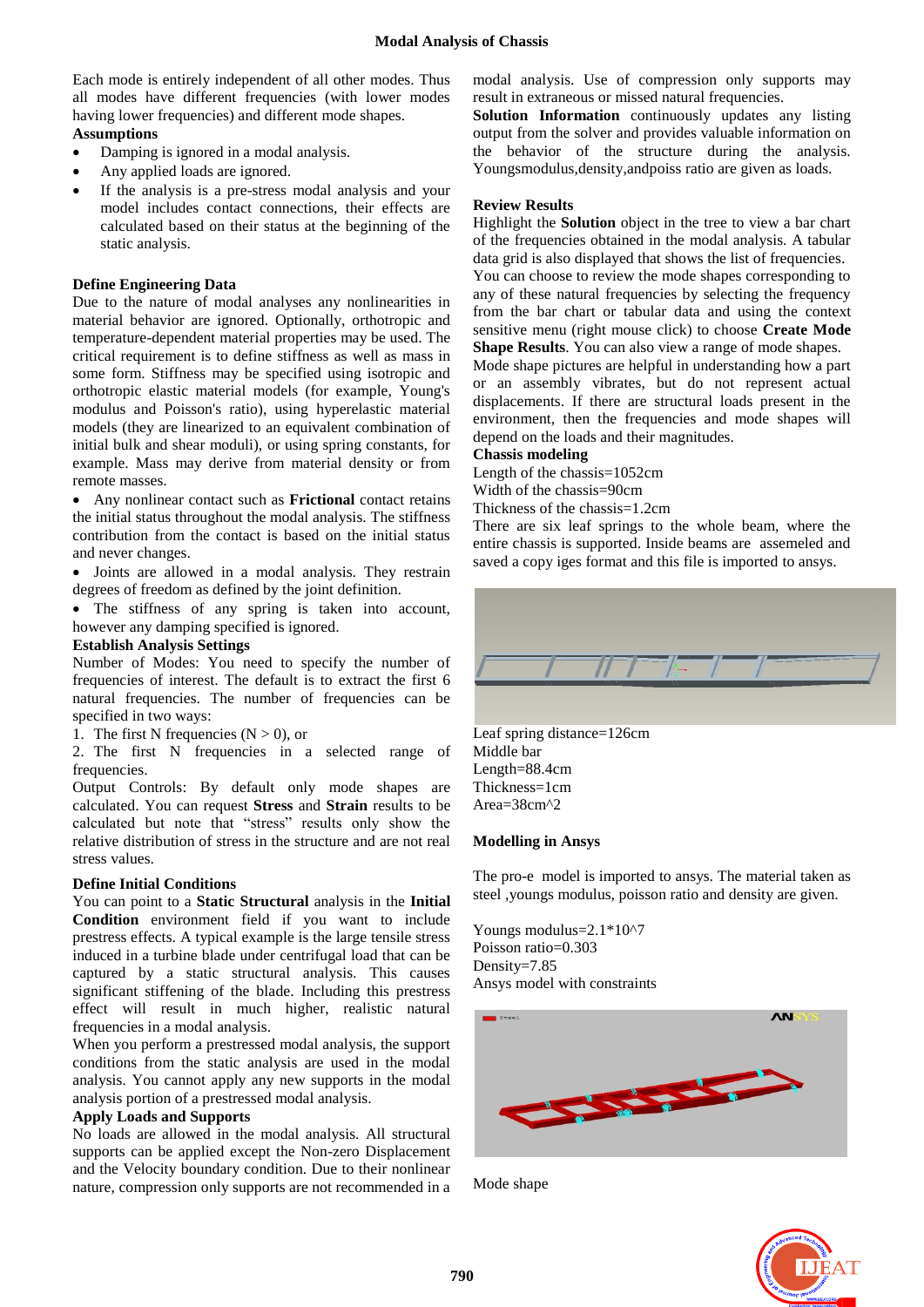

This is line plot in ansys The modal analysis is done by block lanzcos. Material used: mild steel Frequency range:0 to100

# **Conclusion**

Natural frequencies and mode shapes of the chassis is obtained.

#### **Future scope**

After getting these mode shapes further analysis like harmonic analysis, transient analysis can de done.

## **Ansys report**

# **Summary**

This report documents a modal analysis of the part *fin\_asm*  which was imported from the file D:/Desktop/fin\_asm.igs and subjected to the load environment *Environment 1* . The analysis was performed using the ANSYS 8.0 CAE software.

The part *fin asm* was assigned properties of the material [Steel a](file:///I:\New%20Folder\report1.html%23tableMatl)nd showed the following results:

### **The first three natural frequencies are 23.439 , 58.766 , and 72.311 Hz.**

For details about the analysis, se[e Model Information,](file:///I:\New%20Folder\report1.html%23model) [Analysis Information,](file:///I:\New%20Folder\report1.html%23analy) and [Results Information.](file:///I:\New%20Folder\report1.html%23results)

# **Model Information**

The part *fin\_asm* has a weight of 8.2126E+08 dyne (8.3802E+05g) and was imported from D:/Desktop/fin\_asm.igs. [Figure1](file:///I:\New%20Folder\report1.html%23figureGeom) shows the model geometry and [Figure 2](file:///I:\New%20Folder\report1.html%23figureMesh) shows the finite element mesh. [Table 1](file:///I:\New%20Folder\report1.html%23tableElem) lists the number of nodes and elements and [Table 2](file:///I:\New%20Folder\report1.html%23tableMatl) lists the properties of the material (Steel ) used in the model.

# **Figure 2. Finite Element Mesh**

|  |  |  | Table 1. Details of the Finite Element Model |  |
|--|--|--|----------------------------------------------|--|
|  |  |  |                                              |  |

| <b>Entity</b>       | <b>Number Defined</b> | <b>Description</b>   |
|---------------------|-----------------------|----------------------|
| SOLID <sub>92</sub> | 78924                 | 10-Noded Tetrahedron |

|--|

**Table 2. Material Properties**

| <b>Material Properties for Steel</b> |              |  |  |  |  |  |
|--------------------------------------|--------------|--|--|--|--|--|
| Modulus of Elasticity [ dyn/cm^2 ]   | $1.9300E+12$ |  |  |  |  |  |
| Density $[g/cm^{3}]$                 | 8.030        |  |  |  |  |  |
| <b>Poisson's Ratio</b>               | 0.2900       |  |  |  |  |  |

## **Analysis Information**

The part *fin asm* was subjected to the load environment *Environment 1* (see [Figure 3](file:///I:\New%20Folder\report1.html%23figureBC) and [Table 3\)](file:///I:\New%20Folder\report1.html%23tableBC) and evaluated with a modal analysis.

| <b>Figure 3. Loads and Boundary Conditions</b> |  |  |  |  |
|------------------------------------------------|--|--|--|--|
|------------------------------------------------|--|--|--|--|

# **Table 3. Boundary Conditions for Environment: Environment 1**

| <b>Constraints</b> |               |                  |                             |  |  |  |
|--------------------|---------------|------------------|-----------------------------|--|--|--|
| <b>Type</b>        | <b>Entity</b> | <b>Direction</b> | Coordinate<br><b>System</b> |  |  |  |
| <b>Constrained</b> | Area          | <b>XYZ</b>       | Global                      |  |  |  |
| Translation        | 31            |                  | Cartesian                   |  |  |  |
| <b>Constrained</b> | Area          | XYZ              | Global                      |  |  |  |
| <b>Translation</b> | 32            |                  | Cartesian                   |  |  |  |
| <b>Constrained</b> | Area          | XYZ              | Global                      |  |  |  |
| <b>Translation</b> | 33            |                  | Cartesian                   |  |  |  |
| <b>Constrained</b> | Area          | XYZ              | Global                      |  |  |  |
| <b>Translation</b> | 34            |                  | Cartesian                   |  |  |  |
| <b>Constrained</b> | Area          | XYZ              | Global                      |  |  |  |
| Translation        | 42            |                  | Cartesian                   |  |  |  |

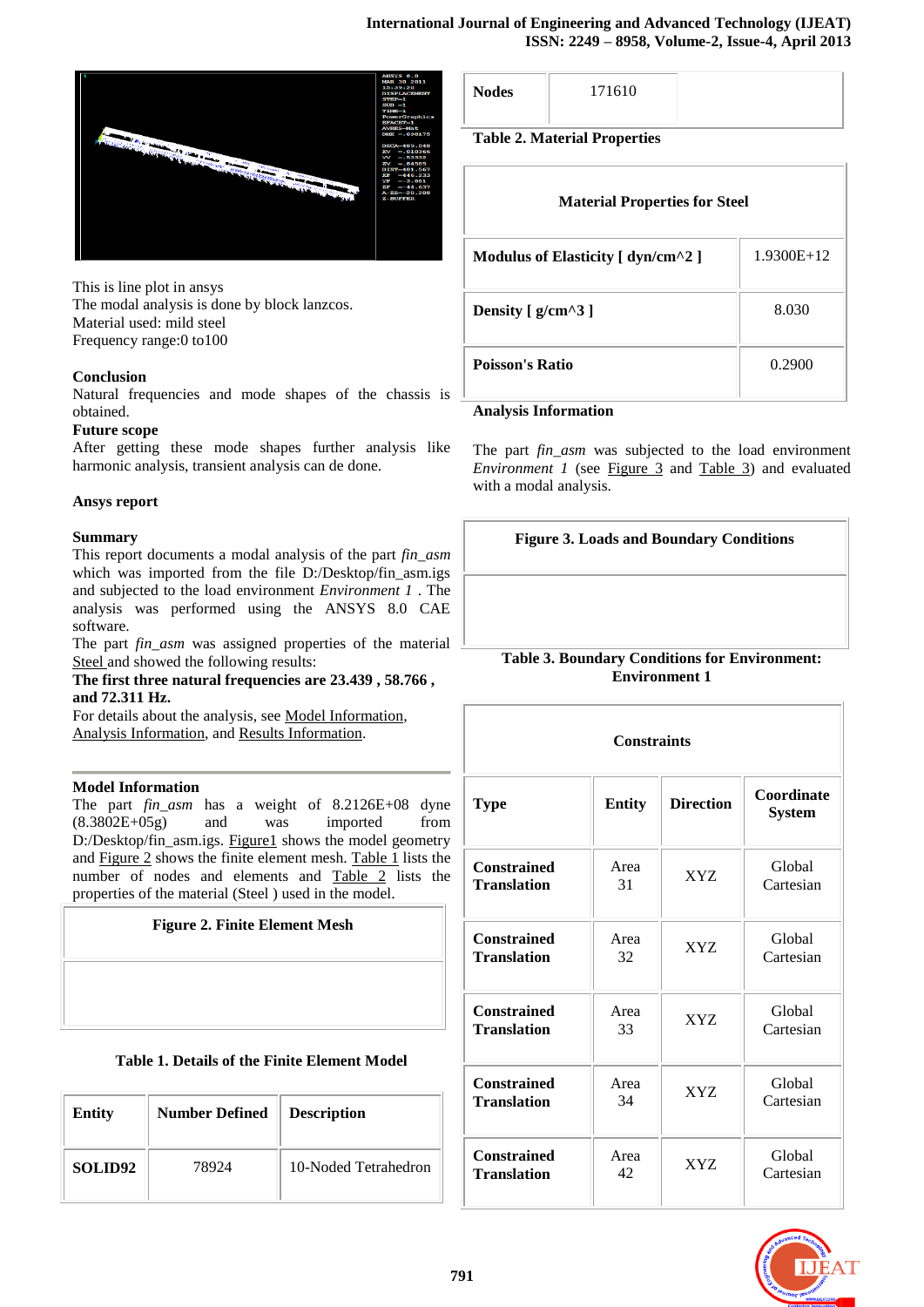# **Modal Analysis of Chassis**

÷.

| <b>Constrained</b><br><b>Translation</b> | Area<br>43  | <b>XYZ</b> | Global<br>Cartesian | <b>Constrained</b><br><b>Translation</b> | Area<br>152 | <b>XYZ</b> | Global<br>Cartesian |
|------------------------------------------|-------------|------------|---------------------|------------------------------------------|-------------|------------|---------------------|
| <b>Constrained</b><br><b>Translation</b> | Area<br>44  | <b>XYZ</b> | Global<br>Cartesian | Constrained<br><b>Translation</b>        | Area<br>153 | <b>XYZ</b> | Global<br>Cartesian |
| <b>Constrained</b><br><b>Translation</b> | Area<br>45  | <b>XYZ</b> | Global<br>Cartesian | Constrained<br><b>Translation</b>        | Area<br>154 | <b>XYZ</b> | Global<br>Cartesian |
| <b>Constrained</b><br><b>Translation</b> | Area<br>139 | <b>XYZ</b> | Global<br>Cartesian | Constrained<br><b>Translation</b>        | Area<br>155 | <b>XYZ</b> | Global<br>Cartesian |
| Constrained<br><b>Translation</b>        | Area<br>140 | <b>XYZ</b> | Global<br>Cartesian | Constrained<br><b>Translation</b>        | Area<br>156 | <b>XYZ</b> | Global<br>Cartesian |
| Constrained<br><b>Translation</b>        | Area<br>141 | XYZ        | Global<br>Cartesian | Constrained<br><b>Translation</b>        | Area<br>157 | XYZ        | Global<br>Cartesian |
| Constrained<br><b>Translation</b>        | Area<br>142 | <b>XYZ</b> | Global<br>Cartesian | Constrained<br><b>Translation</b>        | Area<br>158 | XYZ        | Global<br>Cartesian |
| Constrained<br><b>Translation</b>        | Area<br>143 | <b>XYZ</b> | Global<br>Cartesian | Constrained<br><b>Translation</b>        | Area<br>159 | XYZ        | Global<br>Cartesian |
| Constrained<br><b>Translation</b>        | Area<br>144 | XYZ        | Global<br>Cartesian | Constrained<br><b>Translation</b>        | Area<br>160 | XYZ        | Global<br>Cartesian |
| Constrained<br><b>Translation</b>        | Area<br>145 | <b>XYZ</b> | Global<br>Cartesian | Constrained<br><b>Translation</b>        | Area<br>161 | XYZ        | Global<br>Cartesian |
| Constrained<br><b>Translation</b>        | Area<br>146 | XYZ        | Global<br>Cartesian | <b>Constrained</b><br><b>Translation</b> | Area<br>162 | <b>XYZ</b> | Global<br>Cartesian |
| <b>Constrained</b><br><b>Translation</b> | Area<br>147 | <b>XYZ</b> | Global<br>Cartesian | Constrained<br><b>Translation</b>        | Area<br>163 | XYZ        | Global<br>Cartesian |
| Constrained<br><b>Translation</b>        | Area<br>148 | XYZ        | Global<br>Cartesian | Constrained<br><b>Translation</b>        | Area<br>164 | <b>XYZ</b> | Global<br>Cartesian |
| Constrained<br><b>Translation</b>        | Area<br>149 | XYZ        | Global<br>Cartesian | Constrained<br><b>Translation</b>        | Area<br>165 | <b>XYZ</b> | Global<br>Cartesian |
| <b>Constrained</b><br><b>Translation</b> | Area<br>150 | XYZ        | Global<br>Cartesian | <b>Constrained</b><br><b>Translation</b> | Area<br>166 | XYZ        | Global<br>Cartesian |
| <b>Constrained</b><br><b>Translation</b> | Area<br>151 | <b>XYZ</b> | Global<br>Cartesian | <b>Constrained</b><br><b>Translation</b> | Area<br>167 | <b>XYZ</b> | Global<br>Cartesian |

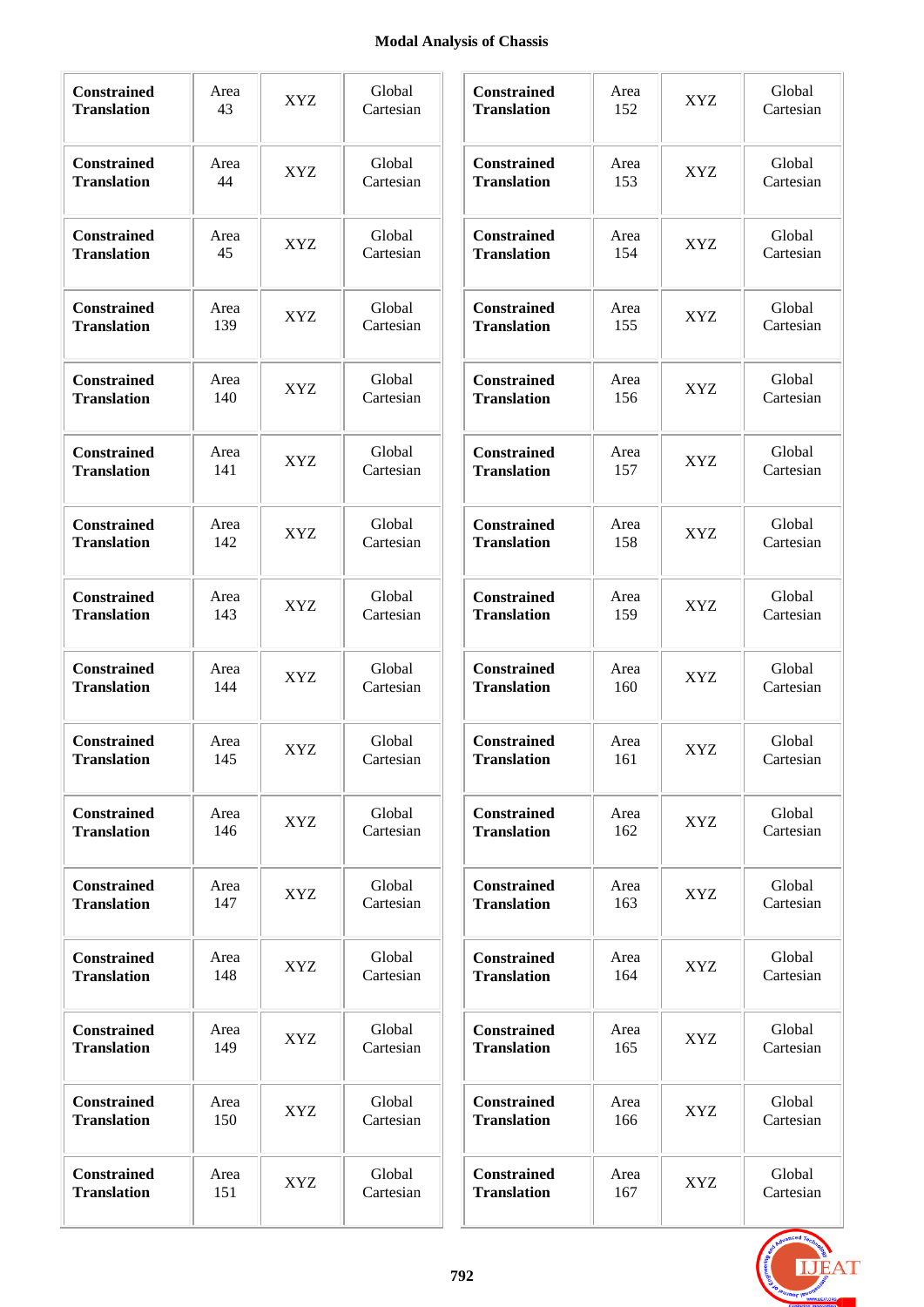# **International Journal of Engineering and Advanced Technology (IJEAT) ISSN: 2249 – 8958, Volume-2, Issue-4, April 2013**

| Constrained<br><b>Translation</b>        | Area<br>168 | <b>XYZ</b> | Global<br>Cartesian | Constrained<br><b>Translation</b>        | Area<br>184 | <b>XYZ</b> | Global<br>Cartesian |
|------------------------------------------|-------------|------------|---------------------|------------------------------------------|-------------|------------|---------------------|
| <b>Constrained</b><br><b>Translation</b> | Area<br>169 | <b>XYZ</b> | Global<br>Cartesian | Constrained<br><b>Translation</b>        | Area<br>185 | <b>XYZ</b> | Global<br>Cartesian |
| <b>Constrained</b><br><b>Translation</b> | Area<br>170 | <b>XYZ</b> | Global<br>Cartesian | Constrained<br><b>Translation</b>        | Area<br>186 | <b>XYZ</b> | Global<br>Cartesian |
| <b>Constrained</b><br><b>Translation</b> | Area<br>171 | <b>XYZ</b> | Global<br>Cartesian | Constrained<br><b>Translation</b>        | Area<br>187 | <b>XYZ</b> | Global<br>Cartesian |
| Constrained<br><b>Translation</b>        | Area<br>172 | XYZ        | Global<br>Cartesian | <b>Constrained</b><br><b>Translation</b> | Area<br>188 | <b>XYZ</b> | Global<br>Cartesian |
| Constrained<br><b>Translation</b>        | Area<br>173 | <b>XYZ</b> | Global<br>Cartesian | Constrained<br><b>Translation</b>        | Area<br>189 | <b>XYZ</b> | Global<br>Cartesian |
| <b>Constrained</b><br><b>Translation</b> | Area<br>174 | <b>XYZ</b> | Global<br>Cartesian | Constrained<br><b>Translation</b>        | Area<br>190 | <b>XYZ</b> | Global<br>Cartesian |
| <b>Constrained</b><br><b>Translation</b> | Area<br>175 | <b>XYZ</b> | Global<br>Cartesian | <b>Constrained</b><br><b>Translation</b> | Area<br>191 | <b>XYZ</b> | Global<br>Cartesian |
| <b>Constrained</b><br><b>Translation</b> | Area<br>176 | <b>XYZ</b> | Global<br>Cartesian | Constrained<br><b>Translation</b>        | Area<br>192 | <b>XYZ</b> | Global<br>Cartesian |
| Constrained<br><b>Translation</b>        | Area<br>177 | <b>XYZ</b> | Global<br>Cartesian | Constrained<br><b>Translation</b>        | Area<br>193 | <b>XYZ</b> | Global<br>Cartesian |
| <b>Constrained</b><br><b>Translation</b> | Area<br>178 | XYZ        | Global<br>Cartesian | <b>Constrained</b><br><b>Translation</b> | Area<br>194 | XYZ        | Global<br>Cartesian |
| <b>Constrained</b><br><b>Translation</b> | Area<br>179 | XYZ        | Global<br>Cartesian | <b>Constrained</b><br><b>Translation</b> | Area<br>195 | <b>XYZ</b> | Global<br>Cartesian |
| <b>Constrained</b><br><b>Translation</b> | Area<br>180 | XYZ        | Global<br>Cartesian | <b>Constrained</b><br><b>Translation</b> | Area<br>196 | <b>XYZ</b> | Global<br>Cartesian |
| <b>Constrained</b><br><b>Translation</b> | Area<br>181 | XYZ        | Global<br>Cartesian | <b>Constrained</b><br><b>Translation</b> | Area<br>197 | <b>XYZ</b> | Global<br>Cartesian |
| <b>Constrained</b><br><b>Translation</b> | Area<br>182 | XYZ        | Global<br>Cartesian | <b>Constrained</b><br><b>Translation</b> | Area<br>198 | XYZ        | Global<br>Cartesian |
| <b>Constrained</b><br><b>Translation</b> | Area<br>183 | XYZ        | Global<br>Cartesian | <b>Constrained</b><br><b>Translation</b> | Area<br>199 | XYZ        | Global<br>Cartesian |

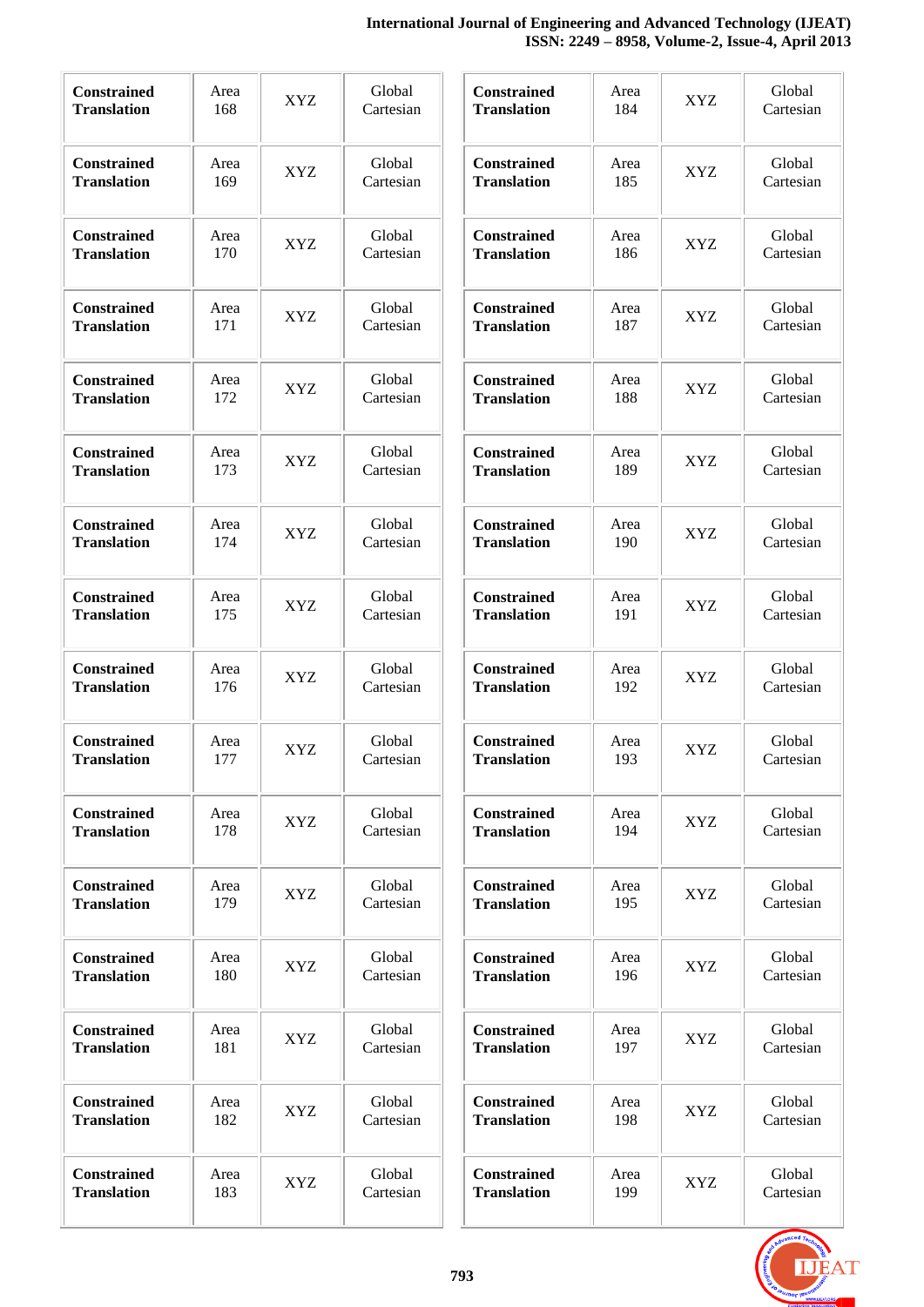# **Modal Analysis of Chassis**

| <b>Constrained</b> | Area | XYZ        | Global    |
|--------------------|------|------------|-----------|
| <b>Translation</b> | 200  |            | Cartesian |
| <b>Constrained</b> | Area | XYZ        | Global    |
| <b>Translation</b> | 201  |            | Cartesian |
| <b>Constrained</b> | Area | <b>XYZ</b> | Global    |
| <b>Translation</b> | 202  |            | Cartesian |
| <b>Constrained</b> | Area | XYZ        | Global    |
| <b>Translation</b> | 203  |            | Cartesian |
| <b>Constrained</b> | Area | <b>XYZ</b> | Global    |
| <b>Translation</b> | 204  |            | Cartesian |
| <b>Constrained</b> | Area | XYZ        | Global    |
| <b>Translation</b> | 205  |            | Cartesian |
| <b>Constrained</b> | Area | <b>XYZ</b> | Global    |
| <b>Translation</b> | 206  |            | Cartesian |
| <b>Constrained</b> | Area | XYZ.       | Global    |
| <b>Translation</b> | 207  |            | Cartesian |
| <b>Constrained</b> | Area | <b>XYZ</b> | Global    |
| <b>Translation</b> | 208  |            | Cartesian |
| <b>Constrained</b> | Area | <b>XYZ</b> | Global    |
| <b>Translation</b> | 209  |            | Cartesian |
| <b>Constrained</b> | Area | XYZ        | Global    |
| <b>Translation</b> | 210  |            | Cartesian |
| <b>Constrained</b> | Area | XYZ        | Global    |
| <b>Translation</b> | 211  |            | Cartesian |
| <b>Constrained</b> | Area | XYZ        | Global    |
| <b>Translation</b> | 212  |            | Cartesian |
| <b>Constrained</b> | Area | XYZ        | Global    |
| <b>Translation</b> | 213  |            | Cartesian |
| <b>Constrained</b> | Area | XYZ        | Global    |
| <b>Translation</b> | 214  |            | Cartesian |
| <b>Constrained</b> | Area | XYZ        | Global    |
| <b>Translation</b> | 215  |            | Cartesian |

| <b>Constrained</b> | Area | XYZ | Global    |
|--------------------|------|-----|-----------|
| <b>Translation</b> | 216  |     | Cartesian |
| <b>Constrained</b> | Area | XYZ | Global    |
| <b>Translation</b> | 217  |     | Cartesian |
| <b>Constrained</b> | Area | XYZ | Global    |
| <b>Translation</b> | 218  |     | Cartesian |
| <b>Constrained</b> | Area | XYZ | Global    |
| <b>Translation</b> | 219  |     | Cartesian |
| <b>Constrained</b> | Area | XYZ | Global    |
| <b>Translation</b> | 220  |     | Cartesian |
| <b>Constrained</b> | Area | XYZ | Global    |
| <b>Translation</b> | 221  |     | Cartesian |
| <b>Constrained</b> | Area | XYZ | Global    |
| <b>Translation</b> | 222  |     | Cartesian |
| <b>Constrained</b> | Area | XYZ | Global    |
| <b>Translation</b> | 223  |     | Cartesian |
| <b>Constrained</b> | Area | XYZ | Global    |
| <b>Translation</b> | 224  |     | Cartesian |
| <b>Constrained</b> | Area | XYZ | Global    |
| <b>Translation</b> | 225  |     | Cartesian |
| <b>Constrained</b> | Area | XYZ | Global    |
| <b>Translation</b> | 226  |     | Cartesian |

# **Results Information**

The following figures and tables show the response of the part *fin\_asm* to the load environment *Environment 1* . The first three natural frequencies are 23.439 , 58.766 , and 72.311 Hz.

# **Table 4. Natural Frequencies**

| <b>Natural Frequencies</b> |                       |  |  |  |  |
|----------------------------|-----------------------|--|--|--|--|
| <b>Mode Number</b>         | <b>Frequency (Hz)</b> |  |  |  |  |
|                            | 23.439                |  |  |  |  |